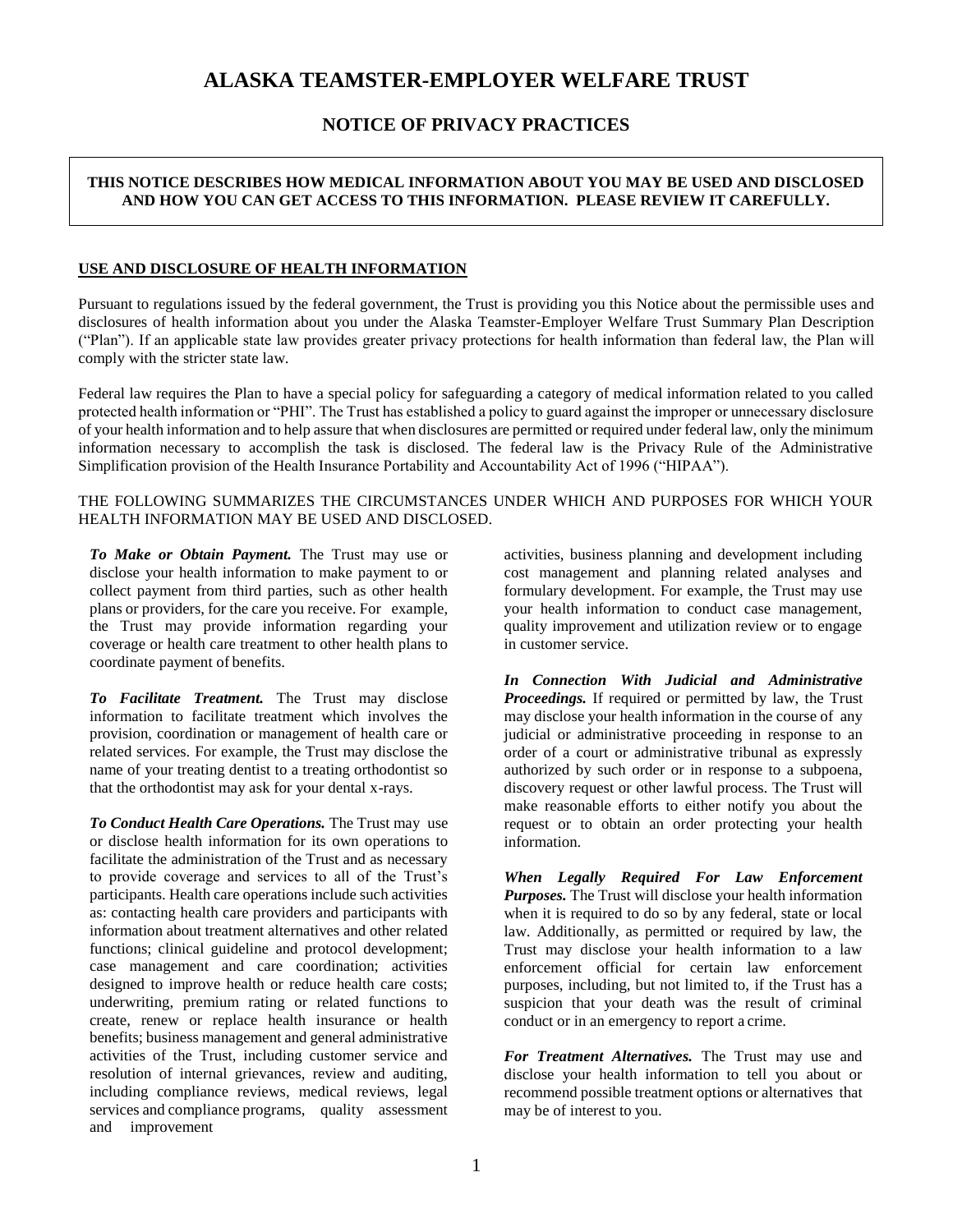*For Distribution of Health-Related Benefits and Services.* The Trust may use or disclose your health information to provide to you information on healthrelated benefits and services that may be of interest to you.

*For Disclosure to the Plan Trustees.* The Trust may disclose your health information to the Board of Trustees and necessary advisors for plan administration functions performed by the Board of Trustees on behalf of the Trust, such as those listed in this summary, or to handle claims appeals, solicit bids for services, or modify, amend or terminate the plan.

*To Conduct Health Oversight Activities.* The Trust may disclose your health information to a health oversight agency for authorized activities including audits, civil, administrative or criminal investigations, inspections, licensure or disciplinary action. The Trust, however, may not disclose your health information if you are the subject of an investigation and the investigation does not arise out of or is not directly related to your receipt of health care or public benefits.

*In the Event of a Serious Threat to Health or Safety.* The Trust may, consistent with applicable law and ethical standards of conduct, disclose your health information if the Trust, in good faith, believes that such disclosure is necessary to prevent or lessen a serious and imminent threat to your health or safety or to the health and safety of the public.

*To a Coroner, Medical Examiner or Funeral Director.*  The Trust may release your health information to a coroner or medical examiner to identify you or determine your cause of death, or to a funeral director to carry out his or her duties.

*For Specified Government Functions.* In certain circumstances, federal regulations require the Trust to use or disclose your health information to facilitate specified government functions related to the military and veterans, national security and intelligence activities, protective services for the president and others, and correctional institutions and inmates.

*To Comply With an Applicable Federal, State or Local Law.* The Trust may release your health information to the extent necessary to comply with applicable federal, state or local law, including workers' compensation or similar programs.

*To the U.S. Department of Health and Human Services.*  The Trust may disclose health information to the U.S. Department of Health and Human Services to demonstrate the Plan's compliance with federal health information privacy law.

## **AUTHORIZED TO USE OR DISCLOSE HEALTH INFORMATION**

Other than stated above, the Trust will not disclose your health information other than with your written authorization. If you have authorized the Trust to use or disclose your health information, you may revoke that authorization in writing at any time.

Additionally, your written authorization will generally be required before the Trust will use or disclose psychotherapy notes. Psychotherapy notes are separately filed notes about your observations with your mental health professional during a counseling session. They do not include summary information about your mental health treatment. The Trust may use and disclose such notes when needed to defend against litigation filed by you.

# **YOUR RIGHTS WITH RESPECT TO YOUR HEALTH INFORMATION**

Federal law provides you with certain rights regarding protected health information that pertains to you. Parents of minor children and other individuals with legal authority to make health decisions for a participant in the Trust may exercise these rights on behalf of the participant, consistent with state law.

*Right to Request Restrictions.* You may request restrictions on certain uses and disclosures of your health information. You have the right to request a limit on the Trust's disclosure of your health information to someone involved in the payment of your care. However, the Trust is not required to agree to your request. If you wish to request restrictions, please make the request in writing to the Trust's Privacy Contact Person listed below.

*Right to Receive Confidential Communications.* You have the right to request that the Trust communicate with you in a certain way if you feel the disclosure of your health information could endanger you. For example, you may ask that the Trust only communicate with you at a certain telephone number or by email. If you wish to receive confidential communications, please make your request in writing to the individual identified as the Trust's Privacy Contact Person below. The Trust will attempt to honor your reasonable requests for confidential communications.

*Right to Inspect and Copy Your Health Information.*  You have the right to inspect and copy your health information. A request to inspect and copy records containing your health information must be made in writing to the Privacy Contact Person listed below. If